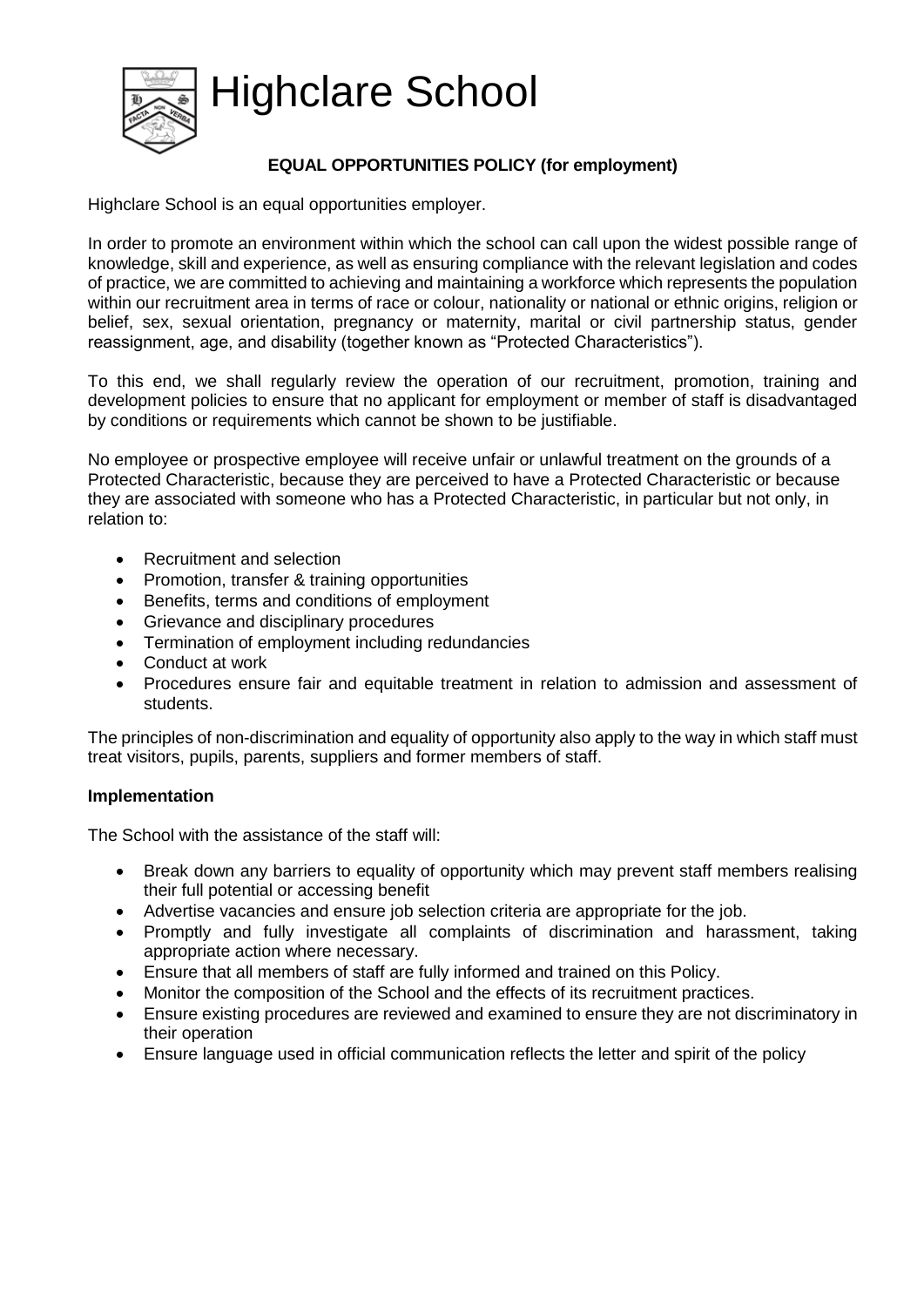### **Recruitment and Selection**

The staffing process is governed by the school's principles of non-discrimination and is designed to achieve the best match between, on the one hand, the individual's knowledge and skills, experience and character and, on the other hand, the requirements of the vacant post, recognising the need for flexibility to respond to changing conditions:

- The capability of the individual to perform in the position will be the major selection criterion but the ability both to work with others and to be trained, coupled with individual potential will be taken into account.
- All applicants will be dealt with courteously and as expeditiously as possible.
- Appointments will be confirmed on receipt of satisfactory references (which should be received promptly upon request), DBS checks, medical report and satisfactory completion of a probationary period.

### **Disability**

If you have a condition that is considered to be a disability or you become disabled, we encourage you to tell us about your condition so that we can support you as appropriate.

A disability will not of itself justify the non-recruitment of an applicant for a position at the School. Such reasonable adjustments to the application procedures shall be made as are required to ensure that applicants are not disadvantaged because of their disability. For example, where written tests are used, alternative arrangements will be made for visually impaired applicants.

If you experience difficulties at work because of your disability, you may wish to contact your Head of Department to discuss any reasonable adjustments that would help overcome or minimise the difficulty. Your Head of Department and /or HR may wish to consult with you and your medical adviser about possible adjustments and you may be required to give your consent to a report being produced about your state of health and ability to perform your duties. We will consider the matter carefully and try to accommodate your needs within reason. If we consider a particular adjustment would not be reasonable we will explain our reasons and try to find an alternative solution where possible. Once an adjustment has been made its operation may need to be reviewed at agreed intervals, to assess its continuing effectiveness.

The School will make such adjustments to work arrangements or School premises as are reasonable to enable a disabled staff member to carry out his or her duties. This will include, but is not limited to, consideration of the provision of specialist equipment, job redesign, flexible hours etc.

Where during the course of their employment a disabled member of staff recognises their need for a reasonable adjustment to be made to work arrangements or School premises, he or she should discuss this requirement with the Business Manager.

### **Dignity at Work**

You should not engage in any behaviour or conduct which may amount to harassment of another person at work. Harassment of any kind is regarded as a disciplinary offence and in serious instances may lead to instant dismissal.

Harassment may take the form of unwanted conduct which is related to a relevant Protected Characteristic which is perceived as affecting an employee's dignity at work. It may also take the form of unwanted conduct towards someone based on their appearance or other personal characteristics which is perceived as affecting their dignity at work. It is not only unwanted physical contact, assault or propositions; it includes suggestive remarks or gestures, pin-ups, graffiti, offensive comments, jokes and banter. Harassment may include bullying, intimidatory behaviour, persistent teasing or constant unfounded criticism of the performance of work tasks, unfair allocation of work and responsibilities, or exclusion from normal work place conversation. It may be directed towards one individual or a group. A single incident can amount to harassment if sufficiently grave.